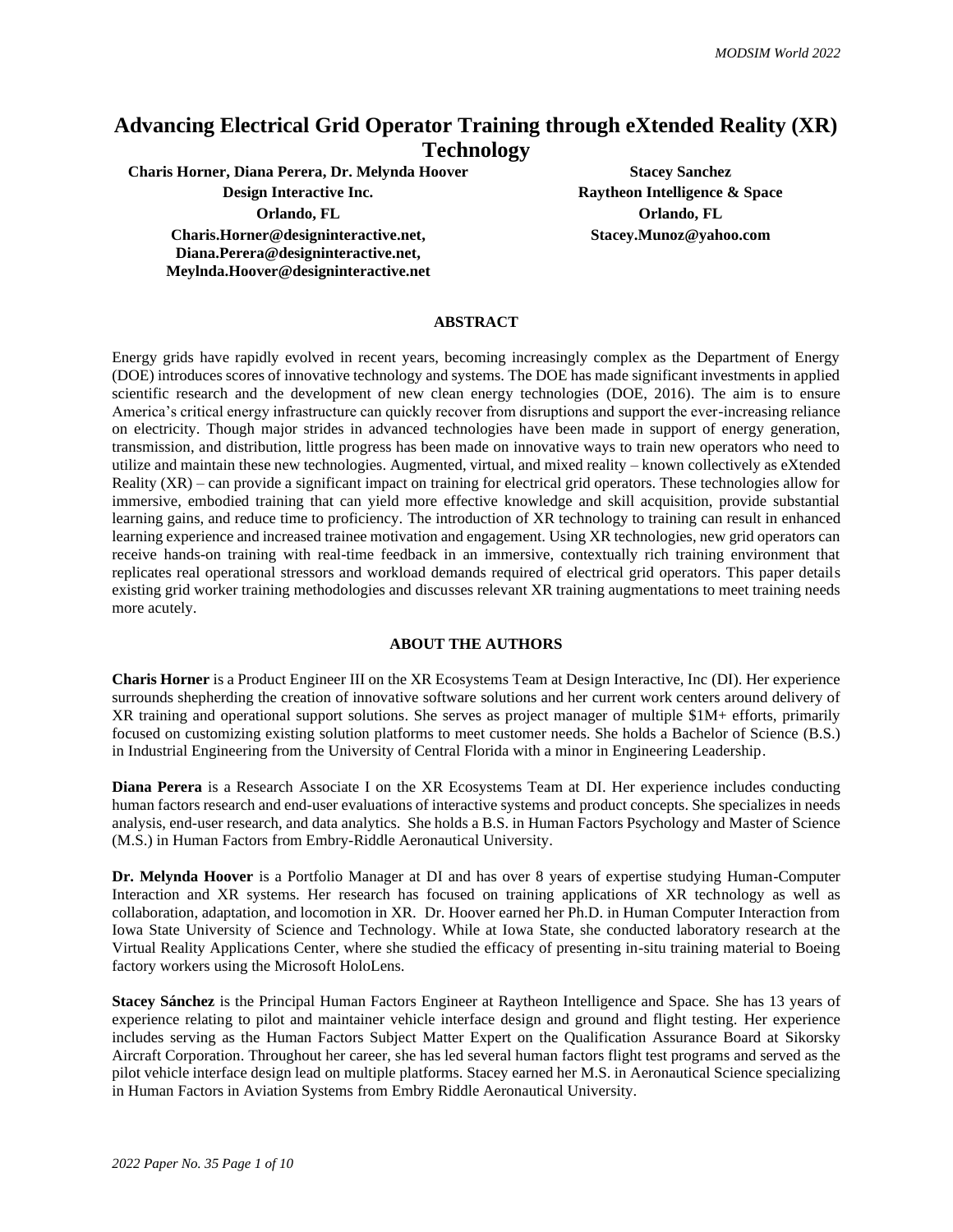# **Advancing Electrical Grid Operator Training through eXtended Reality (XR) Technology**

**Charis Horner, Diana Perera, Dr. Melynda Hoover Stacey Sanchez Stacey Sanchez Design Interactive Inc. Raytheon Intelligence & Space Orlando, FL Orlando, FL Charis.Horner@designinteractive.net, Diana.Perera@ designinteractive.net, Meylnda.Hoover@designinteractive.net**

**Stacey.Munoz@yahoo.com**

## **INTRODUCTION**

As reliance on technology increases, demand for electrical energy subsequently increases, introducing challenges to energy production and distribution. In recent years, the Department of Energy (DoE) has invested in scientific research to modernize the energy grid in an effort to make America's electric infrastructure more reliable, efficient, ecological, and secure (Butt, et al., 2021; DOE, 2016). Increasing grid resilience through modernization has the potential to reduce the frequency and duration of power outages and restore power quickly when these outages do occur (DOE, 2020). Though major strides have been made in advancing technologies to support energy generation, transmission, and distribution, little progress has been made on innovative ways to train new operators who need to utilize and maintain these modern technologies. This is a critical gap because if grid operators are not well trained on new, complex grid systems, critical mistakes could occur resulting in unplanned outages with catastrophic effects on health and safety.

Today's grid operators must also manage high-stress emergency events, but difficulty exists in training for these eventualities, as they occur infrequently and are difficult to simulate. Exacerbating these difficulties, grid operators are retiring in unprecedented numbers, taking years of knowledge and skills with them (Moen, et al., 2016). Experienced operators have spent decades learning these systems and over time have developed competencies needed to recognize faults while maintaining situational awareness of causal relationships and second-order effects in highstress environments. Due to the increasing complexity of the grid and mass exodus of experienced operators, new grid operators must have the ability to acquire these skills more quickly than ever before and effectively apply these skills in high-stress situations. Therefore, there is a need for training augmentations to meet the needs of new operators and rapidly prepare them for complex decision making and performance under stress.

Augmented, virtual, and mixed reality – known collectively as eXtended Reality  $(XR)$  – can be used to solve some of today's challenges in the electrical grid training field. XR technologies allow for immersive, embodied training that can yield more effective knowledge and skill acquisition, provide substantial learning gains, and reduce time to proficiency over traditional training methods (Stanney et al., 2021). XR can enhance the learning experience and increase trainee motivation and engagement. Using XR technologies, new grid operators can receive hands-on training with real-time feedback in an immersive, contextually rich training environment that replicates operational stressors and workload demands required of electrical grid operators. XR training can assist with effective training transfer, potentially resulting in accelerated progression of expertise and improved performance of grid operators. The introduction of XR training can also assist with the minimization of training cost, as XR can replace or customize high-fidelity simulators.

The current paper details existing grid worker training methodologies and discusses relevant XR training augmentations to meet training needs more acutely. This begins with a description and evaluation of the current grid operator training process for control room certification, obtained via semi-structured interviews with grid operators. The evaluation provides insight into the existing state of grid operator training and its limitations. A discussion of the application of XR modalities and their suitability for grid worker training follows. Finally, the analyses of grid worker training and XR technologies are merged in a case study applying XR training to switching operations. In the conclusions section, the authors discuss future recommendations for implementing XR training in grid operations.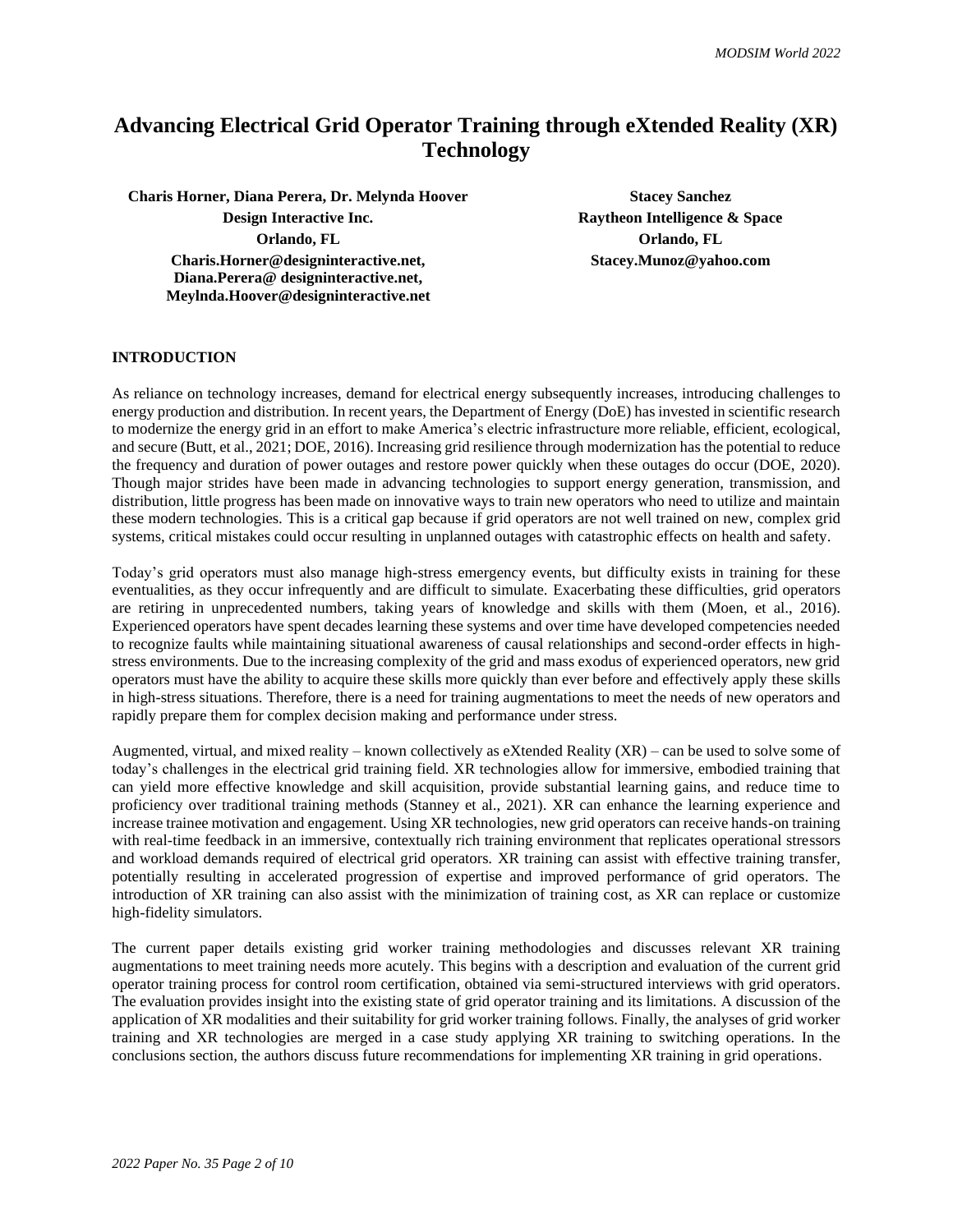## **CURRENT ELECTRICAL GRID TRAINING PROGRAM**

To set a foundation of the current training program for grid operators, subject matter experts (SMEs) from FirstEnergy and the Electrical Power Research Institute (EPRI) were interviewed and documentation surrounding their program explored. Existing training for new grid operators consists of an orientation and four phases lasting twelve to eighteen months, including both instructor-led and online components. Orientation and initial training occur during the first two weeks of the program, where topics include history of the grid, electrical theory, and control room observation.

Phase one lasts three to five months and focuses on trainees obtaining their Pennsylvania, New Jersey, and Maryland (PJM) and North American Electric Reliability Corporation (NERC) certifications (PJM, 2022; NERC, 2022). Courses in this phase cover the basics of power systems, power station energy production, power transport through transmission and distribution lines. They also cover information on circuit breakers and substation entry.

Phase two begins at the seven- or eight-month mark and consists of in-depth instructor led courses. In this phase, trainees learn about Energy Management System (EMS), the automated system which collects field energy measurement data and shows it to operators through charts, online monitoring tools, and energy quality analyzers (Zhou et al., 2018). Topics in human factors, communication, switching, tagging, safety, and equipment are also covered. Here, trainees also begin to sit in a simulator and practice switching and learn what to do during the loss of the EMS.

Phase three begins at the nine- to ten-month mark and consists of instructor led courses that provide training on more advanced switching (properly writing sequences that deenergize equipment) and tagging (determining what equipment can be energized). Trainees also begin practicing with different tools used in the control room. This phase also includes job shadowing of an experienced grid operator within the control room.

Phase four lasts five to six months and includes on-the-job training (OJT). During OJT, trainees have qualification cards they must complete to show they are competent in various skill areas. Once the qualification cards are complete, trainees must acquire recommendations from the crew and the manager stating they are ready for the final board exam.

During the final exam, the trainee must write their own switching, check switching, and conduct switching within their simulator. During the simulator portion, trainers roleplay as people in the field, causing equipment to fail to see how the trainee will react. Finally, there is an oral review board that focuses on electrical theory and other topics. Once they successfully pass this exam, the trainees can work in the control room as grid operators.

#### **Training Limitations**

Current grid worker training methodologies have limitations, such as high levels of stress not accounted for during training, lack of available tests for soft skills that are crucial in the operational environment, and unnecessary strain placed on experts during the on-the-job training for novices. Many other factors can also influence training effectiveness, such as environment, training style, job-related factors, attributes of trainees, and support from peers (Punia et al., 2013). As learned from interviews with SMEs, the environment where trainees learn differs greatly from the eventual working environment of the control room. This mismatch between learning environment and work environment can make it more difficult to transfer knowledge. Training is primarily classroom based and involves trainees utilizing a computer for online components of their training, but in the control room, operator desks typically utilize four or more monitors. Using additional monitors to gather information can result in more cognitive workload than trainees are exposed to in the training environment. A need thus exists to *match the training environment more closely to the real environment*.

The operational environment also introduces high levels of stress not accounted for in current training methodologies. Grid operators have a higher level of responsibility within the control room and, in turn, a higher potential for stress on the job. They are responsible for anything that may happen on the field, even if they did not cause an incident. They must follow a strict set of procedures and flowcharts when dealing with a situation, and if it is not followed fully, they will have to explain exactly why not. This can cause a higher amount of cognitive and sensory workload on grid operators as they must ensure they are not missing any steps of the procedure. Trainees, on the other hand, do not experience the same stressors during training. Training is a safe environment for them to learn crucial knowledge, skills, and abilities, but does not always provide the best opportunities to apply what they learned. By not having a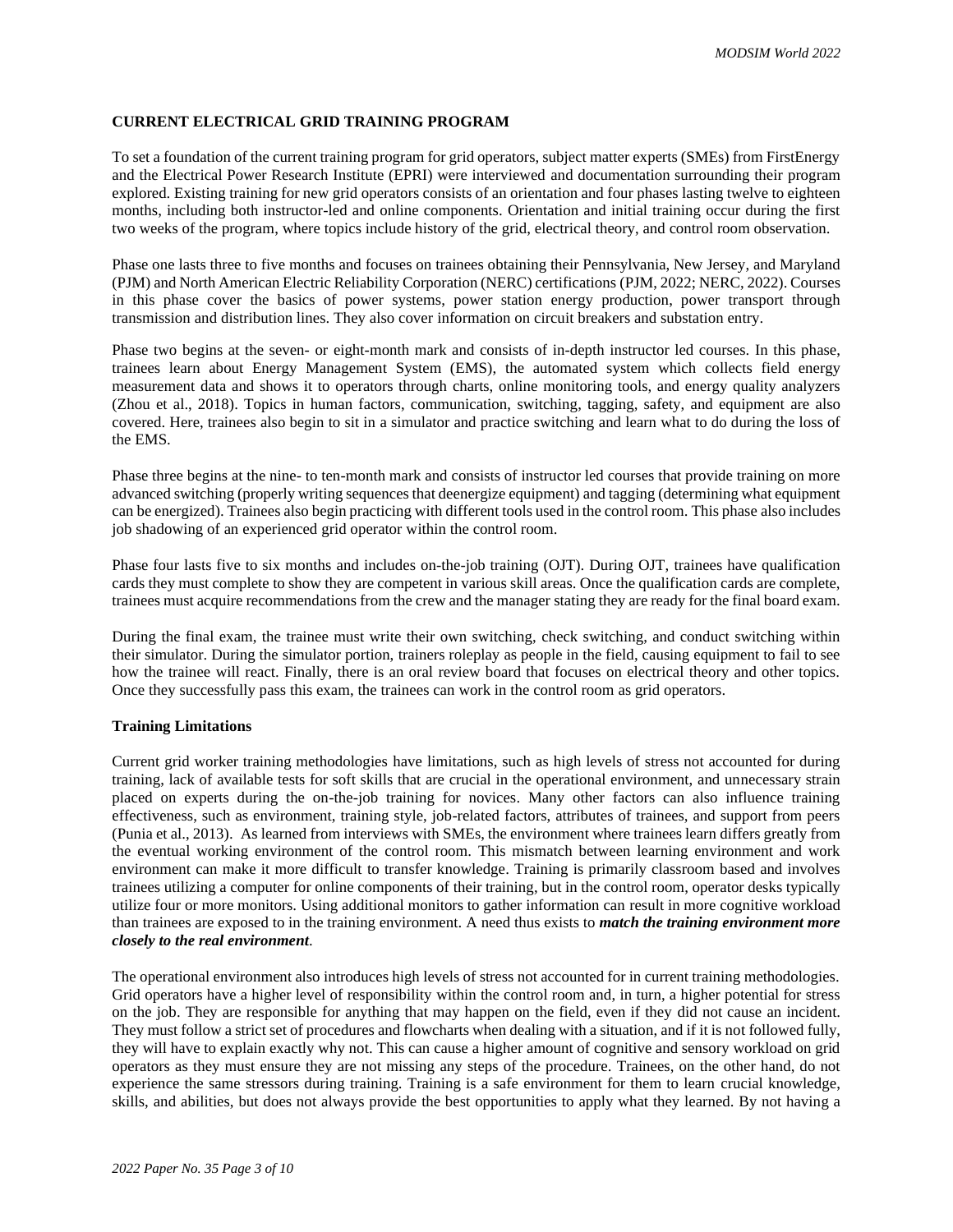way for trainees to experience training environments akin to the stress of the real control room, they may have a harder time handling situations such as unplanned outages. Therefore, grid operator training needs a way to *introduce relevant, high-fidelity stressors* to prepare trainees for the control room.

Trainees may pass through the entire eighteen-month training program and have all the technical information to complete the job but be lacking soft skills important to being a successful grid operator, such as calmness under pressure during an unplanned hurricane outage. Affective, or "soft", skills, such as calm temperament, multitasking, communication, and level-headedness when encountering stress are crucial to success in the control room. These skills, however, are difficult to test and measure in training environments. It may be simple to periodically evaluate trainees and ensure that they are comprehending and mastering technical learning objectives but ensuring trainees can apply this knowledge to the control room while displaying human interaction soft skills remains complex. There is, therefore, a necessity to *improve and evaluate trainee affective skills during training*.

In the final phase of the novice training, trainees must conduct OJT while shadowing expert grid operators. During this training phase, a heavy burden is placed upon experts to complete their own job tasks while assisting trainees in real-time. This can divide the expert operator's attention, potentially causing them to miss crucial information. This training practice also results in learning disparities for trainees because expert operators may use different training methods. Furthermore, expert operators typically do not have previous experience with teaching, making them illprepared for training responsibilities. The final need, therefore, is *to lessen the strain on experts during the final phase of OJT while ensuring trainees still have on the job experience*.

## **EXTENDED REALITY (XR) FOR TRAINING**

XR was evaluated as an enabling technology to potentially overcome the limitations of current grid operator training. In recent years, applications of XR have seen proliferation across industries for training (Billinghurst et al., 2015; Chatzopoulos et al., 2017). Traditional definitions of XR span the virtuality continuum from augmented reality (AR) to virtual reality (VR), and to the collective mixed reality (MR; Milgram & Krishno, 1994). These technologies allow for immersive, embodied training that can yield more effective knowledge and skill acquisition, provide substantial learning gains, and reduce time to proficiency (Stanney et al., 2021). Intentionally designed XR environments have the capability to digitally represent or augment the trainee's actual environment and introduce high fidelity stressors to improve real-world context of training environments (Stanney et al., 2021). Furthermore, stressors can be applied to the virtual environment adaptively to help trainees learn to acclimate and deal with stressful conditions (Ćosić et al., 2011). Additionally, XR can reduce strain on instructors and experienced grid operators to provide guidance to novices or trainees by digitally replicating the contextualized guidance often provided via these individuals (Claypoole, et al., 2020a). Similar capabilities and benefits are, therefore, possible when applying XR to the electrical grid training space. Before determining the proper application of XR to grid training, prudence demands a consideration of the benefits and drawbacks of each XR modality as applied to grid operator training.

On the lower end of the virtuality continuum, AR enables the user's real environment to be "augmented" with digital, computer-generated assets and overlays, which may or may not be interactable (Riley et al., 2020). Within the grid training space, this may involve situating a trainee in the control room or commensurate environment with visual and/or physical access to the applications they will use on the job, then overlaying real-time digital instruction and feedback onto their actual systems. Through AR, high levels of embodiment, immersion, and contextualization can be achieved to enhance learning. In many applications, the ability for the AR user to continue to see their physical environment allows for heightened contextualization, as instructive digital augmentations can overlay on their workspace, minimizing friction in the transfer of training understanding to real world application. However, modern AR hardware and spatialization technology have yet to reach high levels of accuracy when affixing digital information to the real environment, suggesting that AR may not be suited to tasks that require extreme precision (Riley et al., 2020).

On the other end of the virtuality continuum, VR allows the trainee to be fully immersed in a digital environment (Kaplan et al., 2020). Applying VR to grid training may involve the trainee being physically located in a classroom, then donning a head mounted display (HMD) that shows a digital rendering of the control room, including visual and auditory cues present in the true work environment. In this way, VR can allow a trainee to experience a high-fidelity and compelling rendering of an inaccessible environment. The use of VR for training has also been linked to the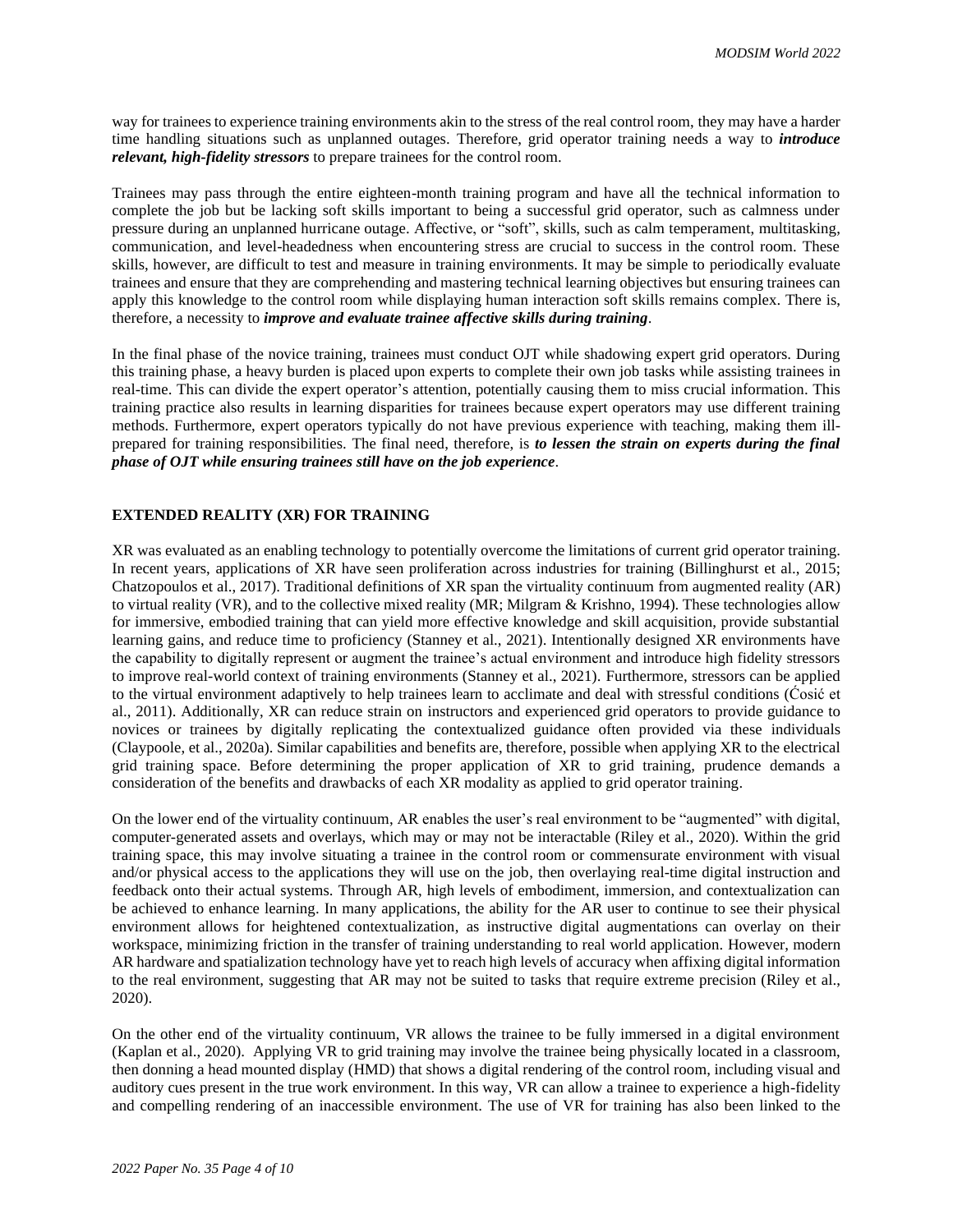improvement in the understanding of complex concepts (Checa et al., 2020). However, creation of VR environments remains a limiting factor, as development timelines are often extensive to fully recreate a digital scene of the real world. This can be a potential barrier to adoption and customization of the technology to multiple use cases, as extensive costs may make the technology prohibitively expensive (Viglialoro et al, 2021).

Mixed Reality can be understood as the midpoint of the virtuality continuum between AR and VR. MR blends components of a trainee's physical environment with their actual environment and facilitates interaction between the two (Kaplan et al., 2020). MR can blend digital and physical visual, auditory, and haptic components to create a training experience tailored to the use case. For example, in the grid training space, users can be situated within the physical operating environment with digital content integrated into their environment, while being prompted to tactually interact with both the physical environment and digital content. MR by nature is highly customizable, so this modality provides instructional designers ability to tailor critical sensory cues to activate recall and enhance learning. The customizable nature of MR, however, also can require extensive research, development, and iteration to achieve suitability to a training application. Similar to VR, this can become cost prohibitive as each application may need to be extensively tailored to each use case.

For the grid operator training space, AR is recommended as the modality of choice. Within grid operations, trainees typically have access to their operational environment and must learn to interact with their physical systems without requiring fine psychomotor precision. Primarily, the skills trainees need to learn are gross motor skills (locating and accessing the right system in the right order at the right time) and cognitive processing (identifying, remembering, and responding to critical cues with cognitive decision making). AR has been found to be highly suitable to tasks with these characteristics and surpasses the ability of VR in skill acquisition (Riley et al., 2020; Khademi, et al., 2013). AR can also be highly customizable with low levels of development effort, ensuring proper scaffolding of scenarios to trainee proficiency while reducing cost. Appropriate scaffolding of XR training to a trainee's proficiency level is a critical component of ensuring learning progression and previous research dictates principles of implementation (Stanney et al., 2021). As such, a solution applying appropriately scaffolded AR training within grid operator training is subsequently discussed.

## **OVERCOMING GRID TRAINING LIMITATIONS USING XR**

In pursuit of providing the benefits of an adaptive AR training environment to grid operators, an expert-informed, adaptive AR training tool called AMPed (Advanced Master Pedagogy for Electric-power Domain) was conceptualized. AMPed was designed for electric grid operators in need of innovative training and incorporates expert tips and tricks into proficiency-based training scenarios with tailored feedback to accelerate skill acquisition. To heighten the benefit of an AR application in the grid operator space, AMPed focuses on appropriate scaffolding to proficiency level (see Hatfield et al., 2019; Claypoole et al., 2020b; Claypoole et al., 2021). AMPed aims to provide a next-generation immersive training platform that incorporates expert knowledge and consideration of trainee proficiency into a user-centric solution. AMPed closes each limitation within current training approaches, as it is designed to 1) lessen strain on experts during OJT, 2) more closely match the training environment to the real environment, 3) introduce relevant, high-fidelity stressors, and 4) improve and evaluate trainee soft skills during training.

AMPed first captures expertise from experienced grid operators. Using a scientifically grounded, AR-facilitated knowledge elicitation approach, expert tacit knowledge which may be lost as experienced operators retire is elicited and preserved (see Claypoole, et al., 2020a for details on approach). By capturing this tacit knowledge, AMPed ensures a library of information that can train across all dimensions of understanding. *This reduces the burden on experts during trainee OJT*, as experts can give their knowledge once, and have it repeatedly shared in a digital format directly to the trainee.

AMPed facilitates the creation of proficiency-based AR training by coupling captured expertise with existing training documentation. AMPed is also designed to repeat the success of previous efforts which transferred domain knowledge and skill acquisition across the training continuum by applying an XR-based cognitive scaffolding framework to the creation of AR training (see Claypoole et al., 2020b; Claypoole et al., 2021). Scenarios within AMPed are designed with real-time corrective feedback appropriate to the trainee's proficiency level. For example, a novice is given immediate, elaborative feedback for both correct and incorrect behavior to reinforce understanding, while a competent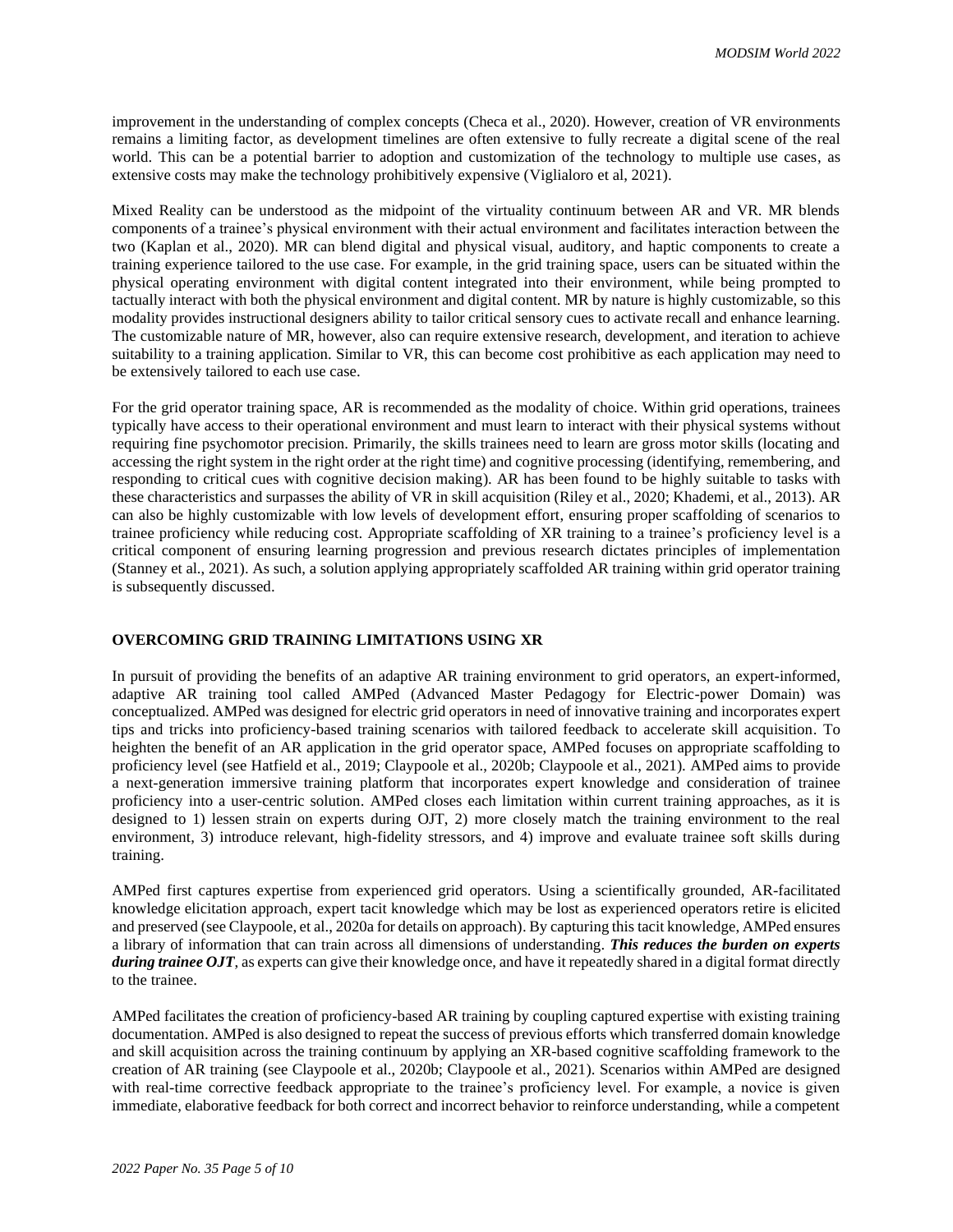trainee is only provided feedback upon making an error as a method of correction. *As appropriate by proficiency level, AMPed also supports introduction of relevant, high-fidelity stressors* (e.g., timer countdowns, distracting audio cues) to prepare trainees for the control room. This aims to enable trainees to practice dealing with stress and distractions without compromising safety.

*AMPed's training scenarios modernize the process of acquiring cognitive and psychomotor skills while providing a new mechanism to train and evaluate affective skills.* Cognitive exercises encourage trainees to practice processing information from their systems and make decisions regarding when, how, and where to conduct operations, modernizing current classroom-based approaches. For psychomotor exercises, trainees have the access to their physical systems by interacting with monitors displaying information relevant to their job. Affective exercises situate trainees in context with real or virtual actors to simulate interpersonal experiences affording training and evaluation of soft skills such as empathy, temperament, and communication.

*AMPed's training is designed to match the training environment more closely to the real environment.* By overlaying digital elements (realistic scenarios, instruction, visual guideposts to critical information) on physical monitors (currently used in simulation environments), AMPed supports situated learning, allowing for the presentation of realistic operational conditions during training. The development of training scenarios within this solution is accelerated by the usage of a modular, open architecture that supports the interchange of core components, including models and end-user hardware, minimizing reconfiguration for each scenario and environment. In this way, training scenarios within AMPed can be rapidly generated with minimal development time. AMPed implementation is anticipated to lead to high levels of training transfer, maintained proficiency, and deterrence of skill decay, resulting in effective transfer of training and elevated performance under conditions of high workload and stress.

## **CASE STUDY**

This section presents a case study that will contextualize the AMPed training concept. The authors gained access to specific use case information through direct partnership with SMEs (i.e., training supervisors, trainers, and transmission instructors). In this section, grid operator tasks and subtasks are evaluated through discussion of SME interviews, questionnaires, and technical documentation review. Through an evaluation of the criticality and frequency of these tasks, the selection of the writing switching use case is justified. A task analysis is then presented to explain the relevant training requirements for the selected use case. Finally, the implementation of AMPed to this use case is discussed, evaluating how well the conceptualized solution can meet the needs of the specific use case.

## **Task Selection**

Through SME collaboration, it was suggested to focus on outage management tasks for initial implementation. Outage management includes coordinating planned outages, (i.e., field personnel, transmission operators, and stakeholders work ahead of time to plan for power loss for scheduled maintenance, construction, etc.) and managing unplanned outages (i.e., responding to unplanned power loss due to fallen trees, storms, etc.) The most frequently conducted and critical subtasks in these areas were defined to be 1) contingency mitigation, 2) writing and checking switching, and 3) conducting switching. Within contingency mitigation, operators compare data from multiple software tools to analyze and validate the likelihood that a specific system will lose power, or "trip", then create a contingency plan to mitigate potential power loss. Regarding writing and checking switching, operators first receive requests for planned outages, or notifications of unplanned outages, from the field. Operators then gather information from a variety of software tools and write the switching order, which becomes the procedure they must follow to successfully deactivate the electricity from an area that will be worked on by field operators. The switching is then checked and verified by another operator. Conducting switching refers to the actual act of executing the switching order and involves collaboration between the grid operator and field operator.

Through further questionnaires and SME interviews, the use case of writing switching was selected. Switching is a fundamental concept that grid operators must be knowledgeable in to be able to conduct their daily tasks successfully and safely. Writing switching is the foundation needed to complete many of these tasks; if an operator can successfully write a switching order, they are more likely to accurately check a switching order, and therefore more likely to successfully conduct the switching (which involves following the written switching order). Therefore, it is necessary to know how to use the switching tools, where to find relevant information, and how to build a switching order.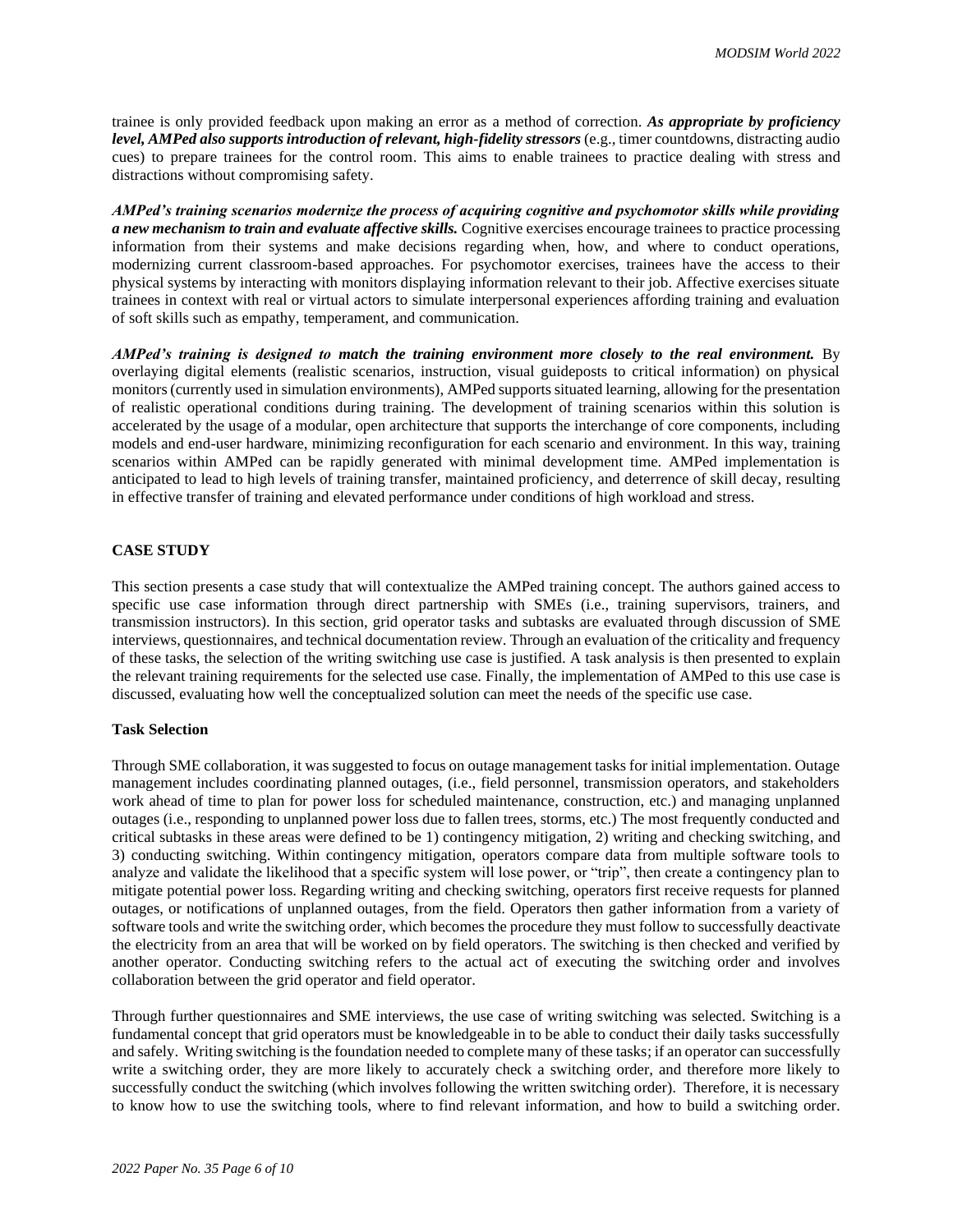Furthermore, it is essential that grid operators can do these tasks quickly and accurately. These factors make the writing switching use case a valuable first implementation for AMPed.

#### **Task Analysis & Requirements**

Writing switching primarily requires cognitive and psychomotor skills. To write switching, grid operators must utilize up to six different software tools (e.g., EMS and Transmission Asset Mapping Interface [TAMI]) to find relevant information (e.g., clearance points, breaker device numbers). They must find, read, and interpret complex diagrams and documentation, then coalesce this information into a logical sequence of operating devices within their capabilities that can properly energize or deenergize the equipment (i.e., cause or reverse an outage).

Key knowledge relevant to writing switching includes understanding how to read and interpret documentation such as the outage request, electrical schematics, and equipment diagrams. Some of the skills necessary for writing switching are analytical skills, effective scanning of displays, and the ability to plan work and multitask. Currently, writing switching is trained via instructor-led courses, simulations, and OJT. Common mistakes during writing switching include not ensuring adequate boundaries, not considering topology changes, and not considering system changes.

Therefore, an effective training solution for writing switching should meet the following requirements:

- 1. Facilitate identification and familiarization with multiple software tools
- 2. Encourage accurate understanding of documentation and diagrams
- 3. Enable demonstration and practice of logical sequencing
- 4. Improve a trainee's ability to interpret and draw conclusions from diagrams and documentation
- 5. Measure and improve acquisition of analytical skills

#### **Implementation**

In the employed pedagogy, five proficiency levels are available: novice, advanced beginner, competent, proficient, and expert (Stanney et al., 2021). For the purposes of developing training appropriate to the level of skill of grid operators, these can be mapped to the phases of training. For example, trainees in phase one likely fit most readily into the novice level, while trainees in phase three likely fit most readily into the competent level. To display how AR training can be customized to different proficiency levels, a training scenario for writing switching was implemented at both the novice (i.e., trainees in phase one) and competent (i.e., trainees in phase three) levels. Notably, trainees within the novice or competent state will not have progressed to OJT. Therefore, training scenarios for these levels will not focus on lessening strain on experts during OJT. Additionally, the use case of writing switching primarily requires cognitive and psychomotor skills rather than affective skills, as little interpersonal collaboration is necessary for the task of writing switching. Therefore, the benefits of implementing AMPed within these levels focus primarily on matching the training environment to the real environment to support situated learning and the introduction of stressors when relevant.

For both scenarios, six to eight steps walked the trainees through how to prepare to write switching by gathering relevant information from disparate software tools. These were designed to be conducted in a workstation environment mimicking those in the control room – a desk affixed with multiple computer monitors. The training scenarios proceeded in a stepwise fashion, with digital elements affixed to the trainee's physical environment (e.g., digital information overlaid or tied to their monitors and/or desk). Each step provided new detail about a portion of the switching writing process, either through instruction or formative evaluation. Notably, audio instruction and voice commands were leveraged throughout the scenario, allowing the trainee to focus on their physical environment and receive instruction primarily auditorily and visually when appropriate. The software was developed using Unity game engine and an existing modular architecture for immersive scenario design.

At the novice level, trainees are assumed to have completed phase one of training. This means they have received primarily instructor-led classroom training focused on obtaining their certifications and learning the basics of power distribution components. As such, the AR-based training scenario for novices supported enhanced familiarization with writing switching. Through contextualized instruction, descriptions, activities, and formative evaluations affixed to the trainee's environment, the novice scenario familiarized trainees with software tools relevant for writing switching. Logical sequencing of writing switching was demonstrated through worked examples. Formative evaluations tailored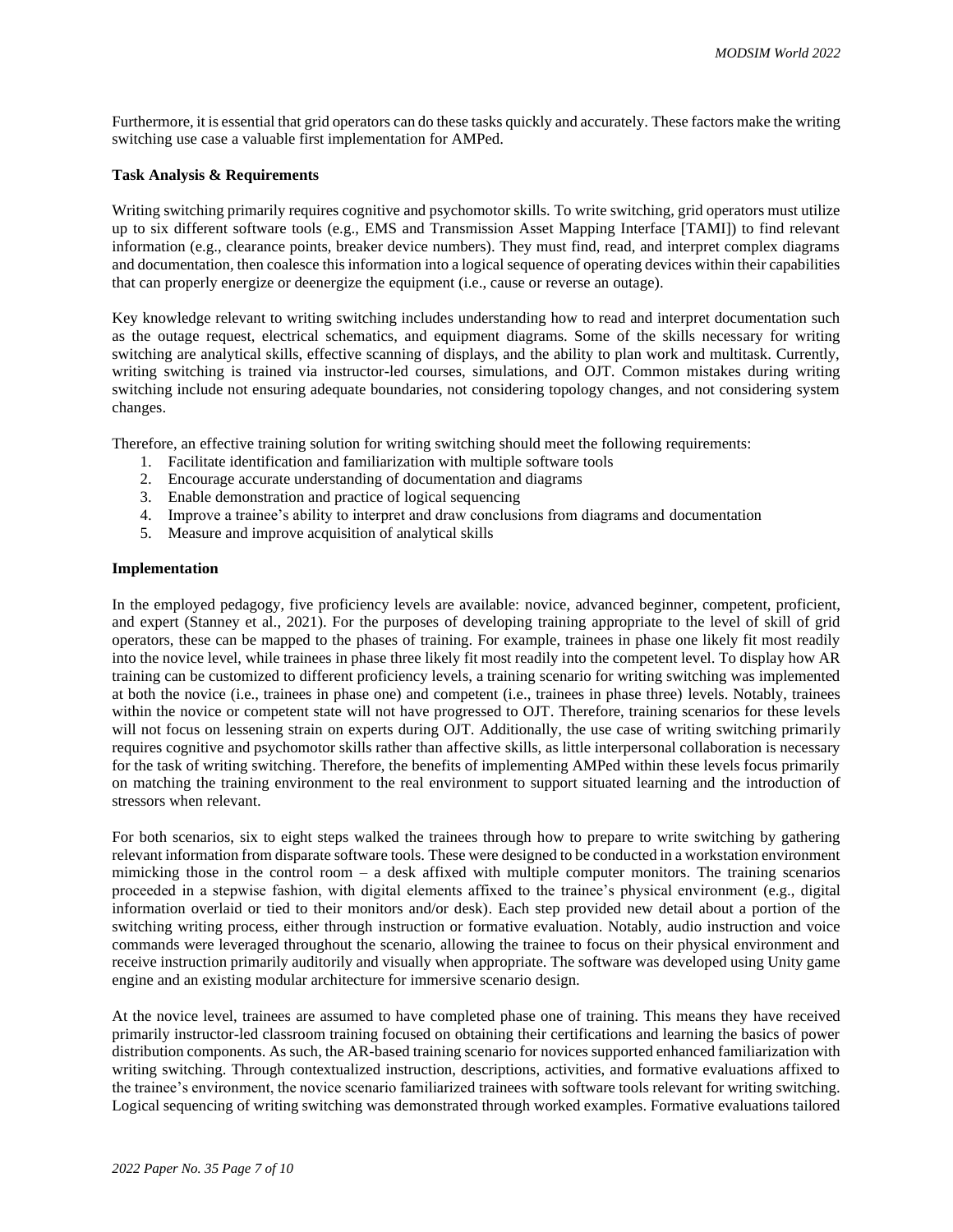to the expected level of understanding of a novice measured the improvement of analytical skills. Extraneous stressors were not introduced at the novice level, as inherent complexity in retaining the presented information introduces stress to those without existing mental models. Complexity of the scenario was low, as no abstraction of concepts or advanced decision-making was introduced. Assistance within the scenario was high – immediate and elaborative feedback was provided to the trainee. For both errors and correct responses, trainees were given feedback to reinforce understanding. The scenario contained mostly passive elements, as lower fidelity interaction is more appropriate for novice trainees.

At the competent level, trainees are assumed to have completed phase two of training and initiated phase three. At this point, trainees should be familiar with writing switching and have practiced more advanced methods. They likely have had some time in the simulator environment and have spent significant time with the software tools necessary for writing switching. They may have completed some job shadowing, although OJT has not yet begun. The competent training scenario focused on formative evaluations for cognitive and psychomotor skills by adding complexity appropriate to the competent proficiency level. The goal of this scenario was to determine if the trainee has the ability to identify and understand the contents of their available tools for writing switching. These formative evaluations determined the competent trainee's ability to interpret the contents of the documentation and diagrams and demonstrate their ability to create a logical switching sequence. Minimal instruction and descriptions were provided, except upon errors in formative evaluations, congruent with the expected proficiency level of a competent trainee. High-fidelity stressors were sparingly implemented to replicate the real environment; audio stressors mimicked the noise level in the control room and time limits were imposed on environment-contextualized formative evaluations. The scenario had moderate complexity, as low-level abstract elements were introduced (e.g., predicting the outcome of skipping a step and evaluating the consequences) yet formative evaluations remained concrete. Moderate to low assistance was provided; trainees were provided the opportunity to try again when making an error and feedback was provided for those errors, but correct answers received no elaborative feedback. The fidelity of the competent scenario was moderate to high; contextualization was heavily emphasized with realistic renderings of the software tools and interaction activities replicating psychomotor actions.

Once the initial solution was implemented, preliminary user testing was conducted. Six representative end users possessing a background in Transmission Operations were shown the AR training scenarios virtually via Microsoft Teams. One user stated, "It's better than our current remote training," while another mentioned, "This will do a good job at getting your feet wet." These comments indicate the solution can assist novice operators in gaining a better understanding of what their job entails especially in a remote training environment. The end users also identified areas for improvement within the system as conceptualized at the time of testing. Suggestions included refinement of the question-based formative evaluation delivery, increasing intuitiveness of voice commands, and ensuring high quality of digital assets. Four of the six users responded to a survey that included the System Usability Scale (SUS), and responses placed the system at 78.75, which can be interpreted as good, approaching excellent, usability.

By implementing an AR training solution to the writing switching use case, the training environment more closely represented the real environment as relevant stressors were implemented. Beyond this, additional contextualization was added to training content; rather than a slide show or classroom-based instruction on tools, procedures, and systems, instruction and descriptions were directly overlaid on real monitor stations. This allowed trainees to access realistic workstations without physical modification, as digital augmentations enhanced environmental realism and added training and instructional information. Additionally, the audio narration component of the training allowed trainees to have another modality of information intake, ensuring their visual attention could focus on their actual systems while audio cues could enhance learning.

#### **CONCLUSION AND RECOMMENDATIONS**

As grid operations modernize and senior workers retire, new grid operators need modern learning approaches. XR, and in particular, AR, has the potential to provide value in this space, as it can help trainees retain information and build skills. While current training for grid workers is extensive, it needs to improve in the ability to 1) match the training environment to the operational environment through methods such as increased contextualization, 2) introduce relevant stressors, 3) train affective skills, and 4) reduce strain on experts during OJT. The introduction of AR within grid worker training has the potential to improve immersion and realism of trainees' environments, add high-fidelity stressors to ensure trainee preparedness, and ultimately ensure new grid operators have the knowledge,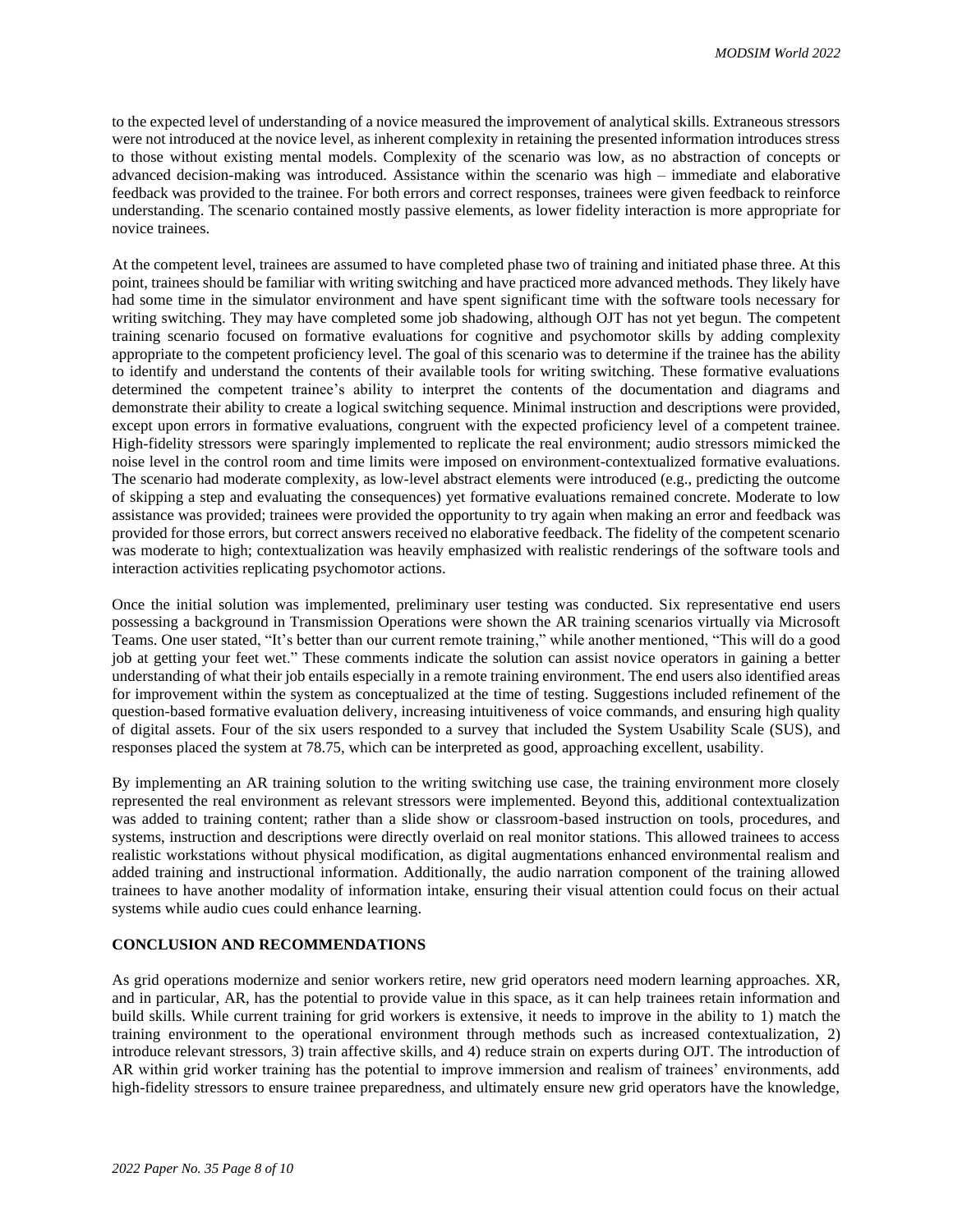skills, and abilities to succeed. When applying AR to grid worker training, the case study of writing switching highlights the ability of AR to heighten contextualization and modernize instruction.

To expand this work, the authors recommend development of training scenarios for additional proficiency levels, beyond novice and competent (i.e., advanced beginner, proficient, and expert). This will show the extensibility of XR to introduce increased stressors and support OJT, as both components become relevant at the proficient and expert levels. Additionally, evaluations of usability, adoptability, and training gains should be conducted to quantify the value and success of AR grid operator training. This type of training can also be expanded to additional use cases within the grid operator space, specifically those which require affective skills. Conducting switching may be a useful candidate for affective training implementation, as execution of this task involves collaboration between operators and field technicians. The energy grid and DOE are poised to benefit from the modernization of training through the introduction of XR technologies and the herein described conceptualization marks a step toward that goal.

#### **ACKNOWLEDGEMENTS**

The work described in this paper was funded by the DOE's Office of Science (Contract #: DE-SC0021711). The authors would like to thank and acknowledge EPRI and FirstEnergy for provisioning access to training documentation and subject matter experts, who were instrumental in providing insight via interviews and solution review.

## **REFERENCES**

- Billinghurst, M., Clark, A., & Lee, G. (2015). A survey of Augmented Reality. *Foundations and Trends® in Human– Computer Interaction, 8*(2-3), 73–272.<https://doi.org/10.1561/1100000049>
- Butt, O.M., Zulqarnain, M., & Butt, T.M. (2021). Recent advancement in smart grid technology: Future prospects in the electrical power network. Ain Shams Engineering Journal, 12(1) 687-695. the electrical power network. *Ain Shams Engineering Journal, 12*(1) 687-695. <https://doi.org/10.1016/j.asej.2020.05.004>
- Chatzopoulos, D., Bermejo, C., Huang, Z., & Hui, P. (2017). Mobile augmented reality survey: From where we are to where we go. *IEEE Access, 5*, 6917–6950[. https://doi.org/10.1109/access.2017.2698164](https://doi.org/10.1109/access.2017.2698164)
- Checa, D., Gatto, C., Cisternino, D., De Paolis, L. T., & Bustillo, A. (2020). A framework for educational and training immersive virtual reality experiences. *Lecture Notes in Computer Science*, 220–228. [https://doi.org/10.1007/978-3-030-58468-9\\_17](https://doi.org/10.1007/978-3-030-58468-9_17)
- Claypoole, V. L., Stanney, K. M., Padron, C. K., & Perez, R. (2020). Enhancing Naval Enterprise Readiness through Augmented Reality Knowledge Extraction. *In Proceedings of the Interservice/Industry Training, Simulation, and Education Conference (I/ITSEC)*.
- Claypoole, V. L., Padron, C. K., Sanchez, S. A., Hodges, C. A., Stanney, K. M., & Perez, R. (2020). Leveraging Emerging Technologies for Shipboard Training and Sailor Support: Recent Advancements and Current Operational Challenges. *In Proceedings of Fleet Maintenance and Modernization Symposium*.
- Claypoole, V.L., Horner, C., Sanchez, S.A. (2021). Augmented Reality Training Technologies for Naval Readiness: A Comparison of Shipboard and Pier Side Applications. *In Proceedings of Fleet Maintenance and Modernization Symposium*.
- Ćosić, K., Popović, S., Horvat, M., Kukolja, D., Dropuljić, B. (2011). Virtual reality adaptive stimulation in stress resistance training. *Proceedings of 2011 Mental Health and Well-Being across the Military Spectrum.*
- Department of Energy (DOE). (2020). Grid Modernization Updated GMI Strategy 2020. Retrieved February 7, 2022, from

https://www.energy.gov/sites/default/files/2021/02/f82/GMI\_Strategy\_FINAL%20as%20of%201.20.21.pdf Department of Energy (DOE). (2016). The future arrives for five clean energy technologies. Retrieved February 7,

2022, from

[https://www.energy.gov/sites/default/files/2016/09/f33/Revolutiona%CC%82%E2%82%ACNow%202016](https://www.energy.gov/sites/default/files/2016/09/f33/Revolutiona%CC%82%E2%82%ACNow%202016%20Report_2.pdf) [%20Report\\_2.pdf](https://www.energy.gov/sites/default/files/2016/09/f33/Revolutiona%CC%82%E2%82%ACNow%202016%20Report_2.pdf)

- Hatfield, N., Padron, C.K., Skinner, A., Fidopiastis, C., and Stanney, K. (2019). Augmented Reality for Training and Operational Support Solutions. *In Proceedings of MODSIM World 2019*.
- Kaplan, A. D., Cruit, J., Endsley, M., Beers, S. M., Sawyer, B. D., & Hancock, P. A. (2020). The effects of virtual reality, augmented reality, and mixed reality as training enhancement methods: A meta-analysis. *Human*